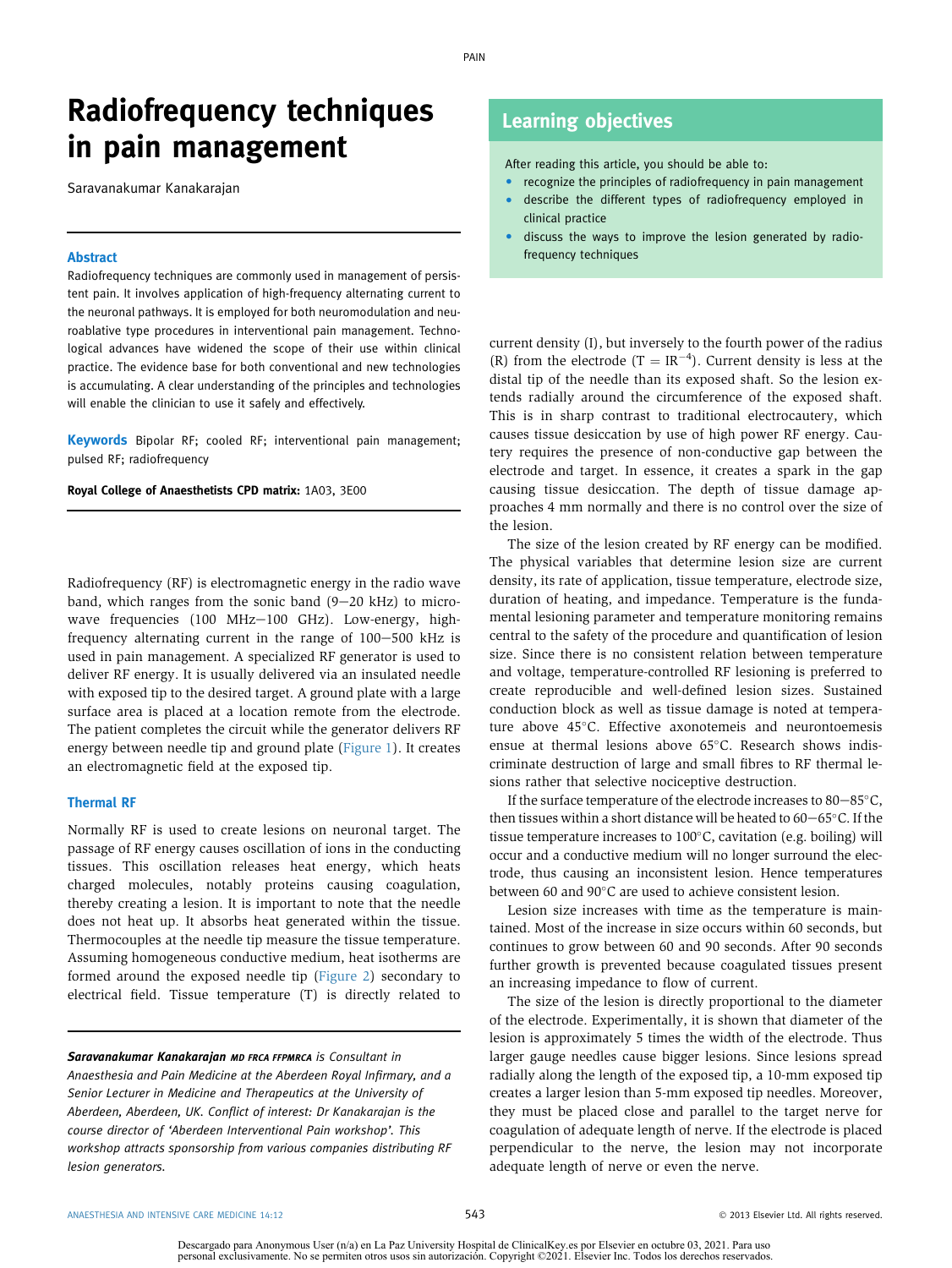<span id="page-1-0"></span>

PAIN



# Cooled RF

Cooled RF is a way of increasing the size of the generated lesion. As temperature in tissues in the vicinity of the needle increases, the spread of heat isotherms becomes limited due to increased impedance. Cooled RF technology overcomes the same by internally cooling the needles.

The cooled needle tip acts as a heat sink that removes heat from surrounding tissue, thereby providing adequate conditions to increase the size of the lesion. Thus, time, duration or



power deposition can be increased during the procedure without causing high impedance and tissue charring around the needle. So the temperature will be higher away from the tip [\(Figure 3\)](#page-2-0). The circulation of coolant also affects the shape of the lesion. Distally projecting spherically shaped lesions are created using cooled RF technology rather than elliptical shaped lesions. Thus, cooled RF can be used for creation of larger lesions to ensure that neuronal target can be adequately coagulated.

# Bipolar RF

Bipolar RF is another way of creating a larger lesion. While a larger dispersive pad, placed away from the target structure in monopolar RF completes the circuitry, it is completed by another electrode placed closer to the intended target in bipolar RF. When the distance between these two electrode tips is brought closer, the shape of the generated lesion transitions from that of a single lesion around each electrode tips to one large strip lesion between the two electrodes [\(Figure 4](#page-2-0)). Experimental studies have demonstrated creation of a large strip lesion between electrodes tips spaced as far apart as 12 mm.

#### Pulsed RF

While thermal RF uses a constant output of high-frequency electric current to produce neuroablative thermocoagulation, pulsed RF utilizes brief pulses of high voltage, RF range (300 kHz) electric current to produce voltage fluctuations and long pauses in between the bursts to dissipate any heat generated [\(Figure 5](#page-2-0)). In clinical practice, a 50 kHz current is delivered in 20 ms bursts at a frequency of 2 Hz. The long pauses (480 ms) between the bursts allow heat dissipation. Advances in technology allow us to limit the electrode tip temperature to 42 $\degree$ C. The mechanism of action of pulsed RF is poorly understood and it is debated whether pulsed RF is tissue damaging or not.